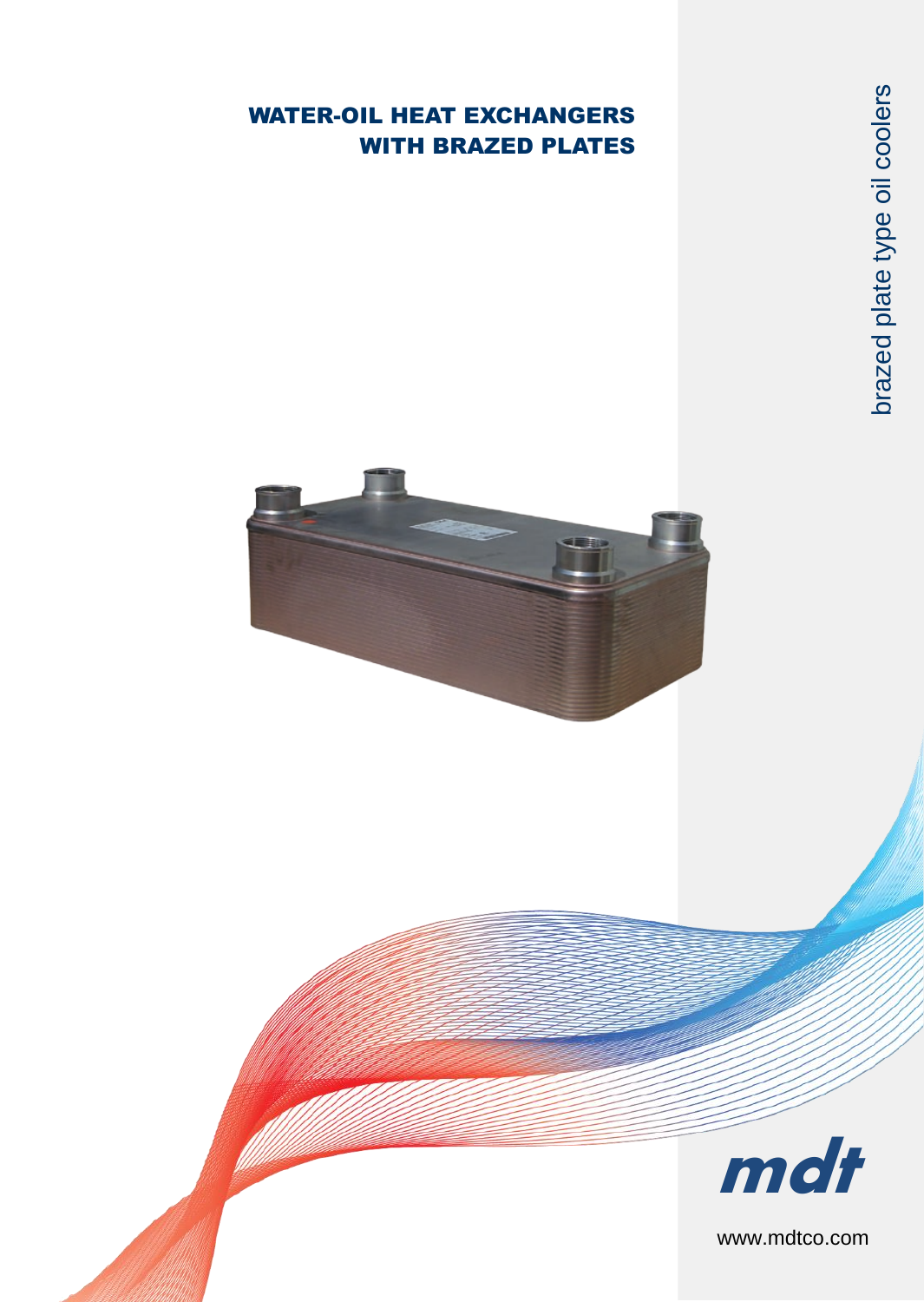## **WATER-OIL HEAT EXCHANGERS WITH BRAZED PLATES**



The maximum working pressure is 30 bar. The working temperature is included between –160° and +225°C. The maximum difference between the temperatures of the fluids is 100°C. For each type of exchanger, the thermic performance's curves, as a function of the oil rate, show the heat quantity in kW or in kcal/h that the exchanger is able to dissipate for each degree of difference between the inlet temperatures of water and oil.

The performance diagrams have been calculated with a ratio between the oil and the water flow rates of 2/1; for higher ratios, therefore for lower water consumptions, it is necessary to multiply the factors obtained from the curves by the following Ka coefficients.

| Ratio | ت |                      | 4/   | 5/            | 6/                | 7/1  | 8/  | 9/7          | 10/1 |
|-------|---|----------------------|------|---------------|-------------------|------|-----|--------------|------|
| Ka    |   | $\cup, \cup \subset$ | 0,85 | 175<br>◡, ノ ◡ | $\cup$ , $\prime$ | 0,65 | 0,6 | Λ 55<br>U,JJ | U,5  |

The pressure drop and performance diagrams are valid for oil ISO VG46; for different types of oil, it is necessary to multiply the value obtained from the curves for the Kc coefficients, by the performance diagrams, and Kp by the pressure drop diagrams.

| Oil type | <b>ISO VG22</b> | ISO VG32 | ISO VG46 | <b>ISO VG68</b> | ISO VG100 | ISO VG150 | ISO VG200 |
|----------|-----------------|----------|----------|-----------------|-----------|-----------|-----------|
| Kc       |                 | 1,05     |          | 0.9             | 0.8       | U.        | 0,5       |
| Kp       | O,7             | 0,75     |          | ں, ا            |           | $\sim$    | د,د       |

The exchangers with plates can be used with other types of fluids, but these must be compatible with copper, which is the metal used for the brazing of the plates.

For each use, with the exception of oil cooling, it is recommended to consult our Technical Department.



*-*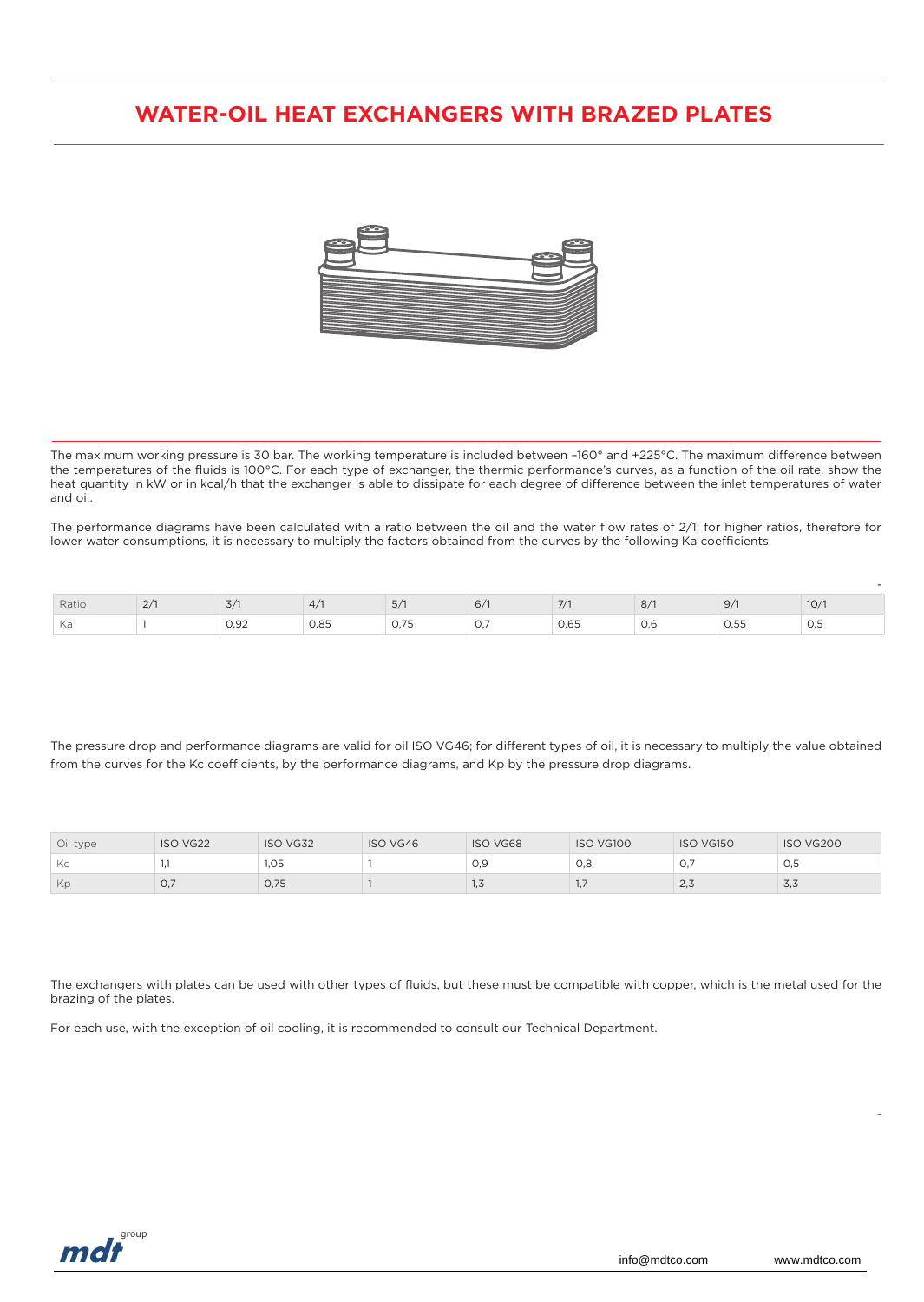**M18**





| kcal/h°C |    | PERFOMANCE DIAGRAM |    |        |        |     |        |        |           |  |
|----------|----|--------------------|----|--------|--------|-----|--------|--------|-----------|--|
| 1400     |    |                    |    |        |        |     |        |        | 1,6       |  |
| 1300     |    |                    |    |        |        |     |        | M18-50 |           |  |
| 1200     |    |                    |    |        |        |     |        |        | 1,4       |  |
| 1100     |    |                    |    |        |        |     | M18-40 |        |           |  |
| 1000     |    |                    |    |        |        |     |        |        | 1,2       |  |
| 900      |    |                    |    |        |        |     |        |        | 1         |  |
| 800      |    |                    |    |        | M18-30 |     |        |        |           |  |
| 700      |    |                    |    |        |        |     |        |        | O, 8      |  |
| 600      |    |                    |    | M18-20 |        |     |        |        |           |  |
| 500      |    |                    |    |        |        |     |        |        | 0,6       |  |
| 400      |    |                    |    |        |        |     |        |        | 0,4       |  |
| 300      |    | M18-10             |    |        |        |     |        |        |           |  |
| 200      |    |                    |    |        |        |     |        |        | O,2       |  |
| 100      |    |                    |    |        |        |     |        |        |           |  |
| $\circ$  | 20 | 40                 | 60 | 80     | 100    | 120 | 140    |        | 160 l/min |  |



| <b>CORRECTION FACTOR</b> |  |     |    |      |     |     |  |  |  |  |  |
|--------------------------|--|-----|----|------|-----|-----|--|--|--|--|--|
| cSt                      |  | 70  | 46 | 68   | 100 | 150 |  |  |  |  |  |
|                          |  | 0.6 |    | ر, ا | ں ک | ں,ر |  |  |  |  |  |

## - Dimensions and technical characteristics are not binding



M18-40 0,780 40÷120 0,60÷1,17 6,0 85 M18-50 | 0,975 | 50÷150 | 0,85÷1,40 | 7,2 | 104

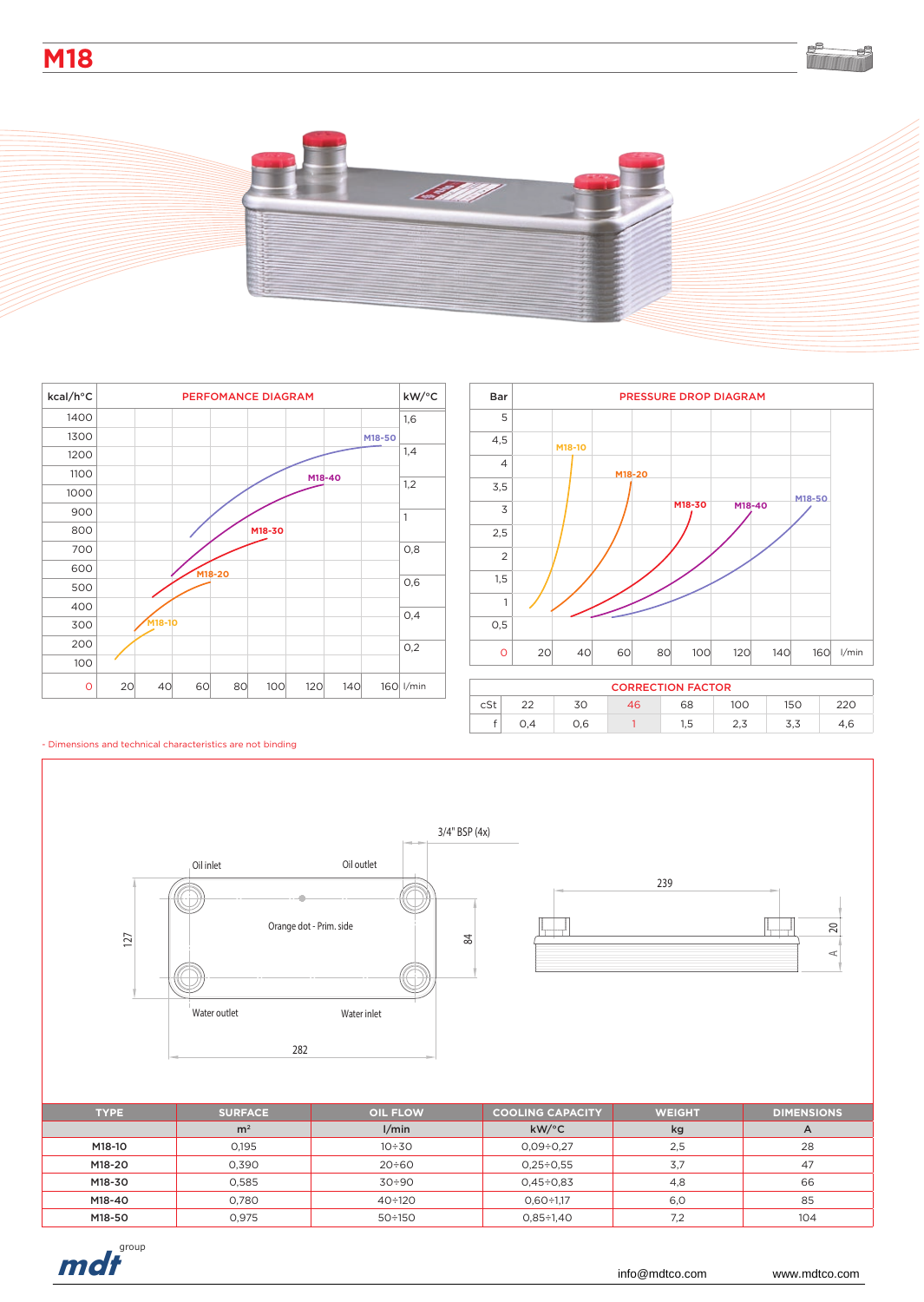





| <b>CORRECTION FACTOR</b> |        |     |    |      |     |     |     |  |  |  |
|--------------------------|--------|-----|----|------|-----|-----|-----|--|--|--|
| cSt                      | $\sim$ | 30  | 46 | 68   | 100 | 150 | 220 |  |  |  |
|                          | 0.4    | 0.6 |    | ر, ا | د,∠ | ں,ں | 4.6 |  |  |  |



## - Dimensions and technical characteristics are not binding